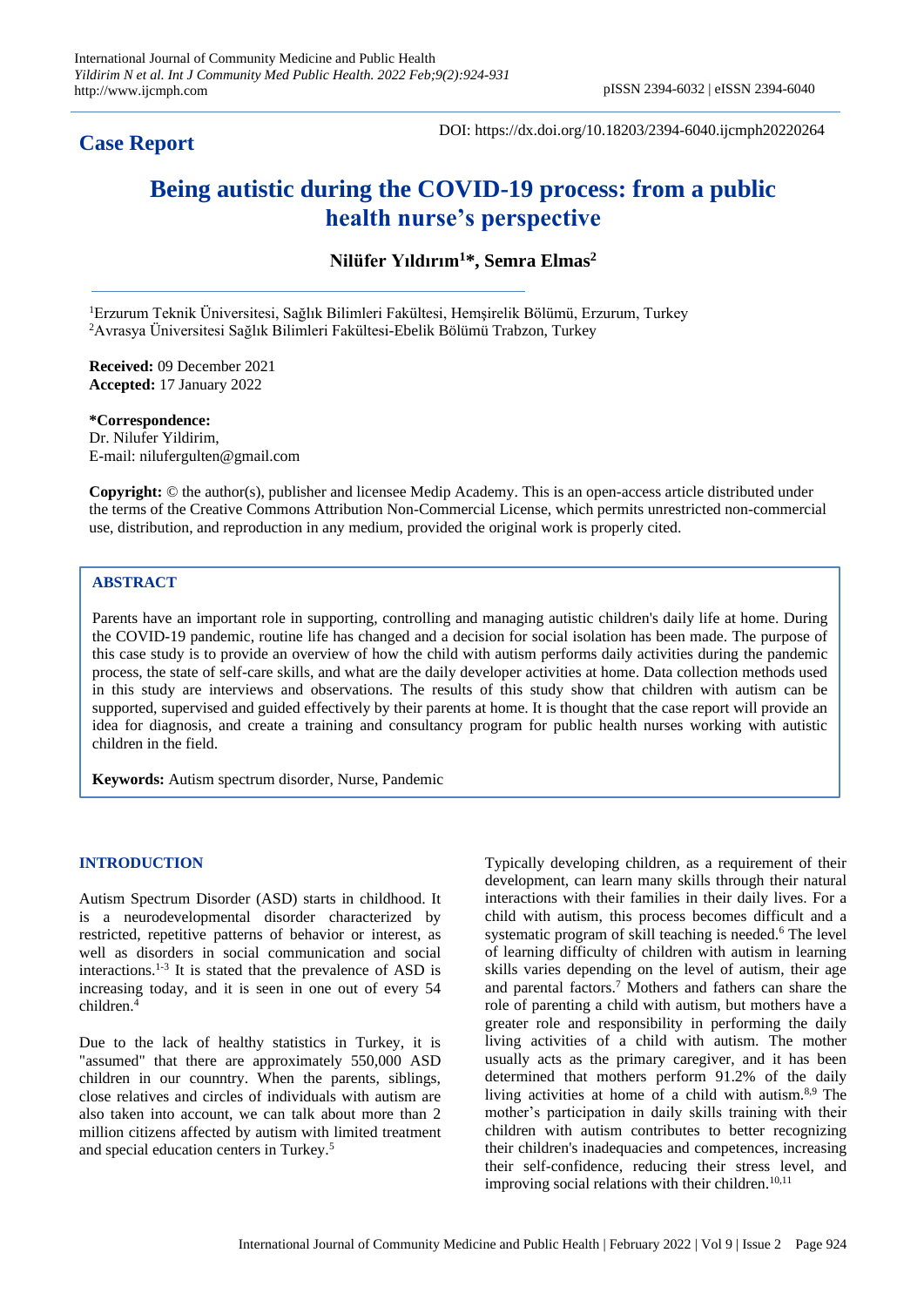For children with autism who need routines in their family lives, daily lives have to be rearranged due to the effect of the pandemic. A curfew was imposed, social relations were limited, activities were canceled and the social support provided by family members was limited.11,12,13 In this situation, it was inevitable that tantrums, resistance to change, and behavioral problems would develop. $14,15$  It is important to determine the education needs of children with multiple disabilities and their families with long-term strategic planning in health and social areas that affect the whole life of individuals, such as the epidemic.<sup>16,17</sup>

It is very important to identify the families who have children with multiple disabilities who stay at home during the COVID-19 process and who have difficulties in accessing social, education and health support as well as in many other issues. Public health nurses should be able to provide support in all aspects to the autistic child and his family, within the framework of their roles as caregivers, advocates, collaborators, trainers and counselors.<sup>18</sup> This study provides an overview of how a mother teaches and educates her child with autism in daily life activities at home during the pandemic period. In this case report, public health nursing support was provided to the family regarding skills, and information was given about the skills they could perform. The study aimed to evaluate the effectiveness of the training and counseling services given to a child with ASD and his family from the perspective of a public health nurse.

## **CASE REPORT**

The data in this case report were collected through interviews with a mother, observation of the child in a special education institution in İzmir, and online observation of the child at home. Due to the pandemic, home visits could not be made. Verbal permission was obtained from the private education institution before starting the study. The mother was informed about the study, and verbal and written consent was obtained regarding participation and use of the child's photographs for this study. No name is given to protect the privacy of the child, and "M" is used as the code name. The confidentiality principle has been observed. The researcher told the mother that the information obtained from her would not be shared with other individuals and institutions, and that the information would only be used for scientific purposes. The male case, who was born by cesarean section in June 2013 after a healthy pregnancy, was the first and only child of high school graduate parents. He started to sit at the age of nine months and walked at the age of one year. He first started pointing at objects at the age of 1.5 and said "bye-bye" and "mother". When he was 24 months old, he ceased eye contact, he did not respond when called, and he lost contact with people. For diagnosis, first of all, an examination was performed of the child's physical condition, and his development and behavior were evaluated by child psychiatry specialists. Doctors determined disorder

according to DSM-5 in all three domains (socialemotional opposition, nonverbal communication, developed-sustainable relationships) in the category of social communication disorder, and in areas in the category of repetitive-restrictive behavior (restricted, stereotyped interests, excessive adherence to routines, disproportionate reactions to emotional stimuli, stereotyped-repetitive speech, and object use). The child was diagnosed with ASD at the age of three and is still being followed up in Behçet Uz Children's Hospital.



**Figure 1: M is near the sea.**



**Figure 2: M is playing with mud aimlessly in the garden.**

He completed his toilet training at the age of 6. M has been receiving special education for three hours a week for approximately 4.5 years. A total of six interviews and observations were conducted with the mother and M. The first four of the interviews were held face to face in the special education center and the last two were held online due to the pandemic conditions. The study was completed in a total of three months (August, September, October). Each interview lasted approximately 40 minutes, and during the interviews, M continued special education. The face to face interviews were made in a quiet and suitable room to make the mother feel more comfortable. The researcher who conducted the interview has experience in interviewing autism patients and their parents. The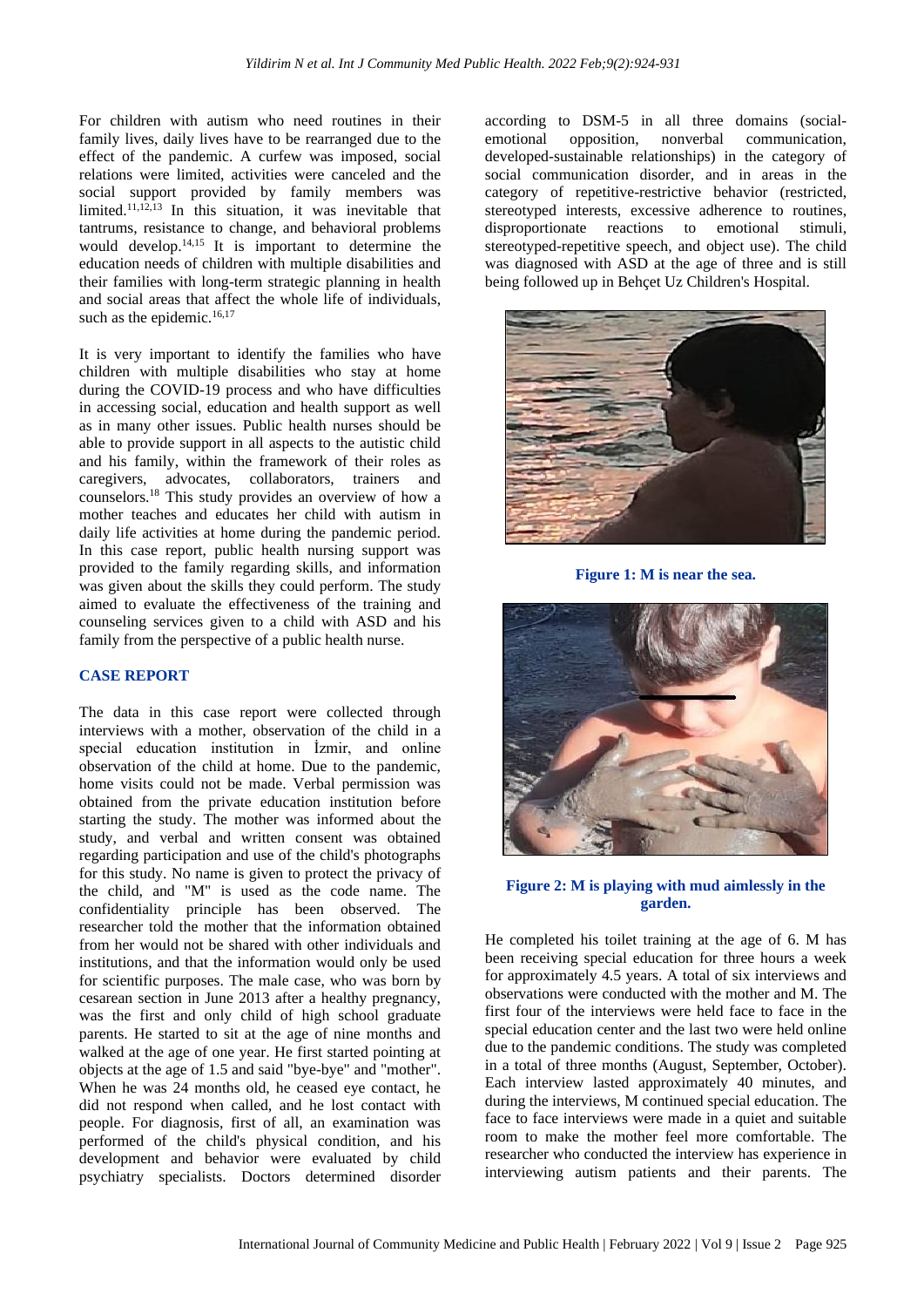researcher who collected the data was also attending undergraduate education in child development.



**Figure 3: Painting activity.**



**Figure 4: M is playing with the cat.**





## *First interview*

The researcher conducted the first interview at a private education center. First, M was observed in the garden of the center during the break hour of 20 minutes, and an attempt was made to communicate with him. In the

observation, it was observed that he did not show interest in his peers, he had limited interaction with people, he had difficulties in paying attention and responding to instructions, eye contact time was very short, he did not follow instructions, and he exhibited stereotypical behaviors. He made short sentences such as "We will buy ice cream", "We will go home", and his mother said that he could speak about 15 words nowadays. After the observation, M entered a 40-minute special education lesson. The researcher interviewed the mother while M was in class.

The mother is 30 years old, a housewife and a high school graduate. She has an only one child, and has been married for ten years. She described her socioeconomic status as medium. The health history of M since the first diagnosis was obtained. It contained the sentence "It has been learned that M spends a lot of time in the kitchen at home, loves to play with water and food, watches music channels on TV, swims in the sea, loves animals, and is very interested in animal pictures and figures." (Figure 1). Originally, Risperdal treatment was recommended because of the patient's irritability, aggression, and selfharming and repetitive behaviors, but It was stated that M had a sleep problem after Risperdal (1 x 0.75mg) treatment, which was regulated. The mother stated that because of the medication M had a large appetite, and in addition he liked to eat junk food and could not exercise, and so he gained weight. Currently, M is 45 kilos and 135 centimeters tall. Taking percentile calculations and references as a base, he was found to be in the  $\geq 95$ percentile range. The mother was given this information.

Because of the risk of COVID-19 infection and the children's refusal to accept hygiene regulations (refusing to wear a mask and not wanting to disinfect their hands), they were kept at home and did not socialize. The mother was asked to take photographs of all the daily activities which she performed with M for a week. The interview was ended because there was no more time, and a date was set for an interview the following week.

*Nursing diagnoses on problems recognized after the first ınterview*

## *First nursing diagnosis*

Risk of infection relating to lack of awareness of dirty and clean

*Aim*

The aim was to protect the child from infections (COVID-19).

## *Interventions*

Learning situations where hygiene behavior by the child is necessitated will be supported through the mother. Signs and symptoms of infection will be taught to the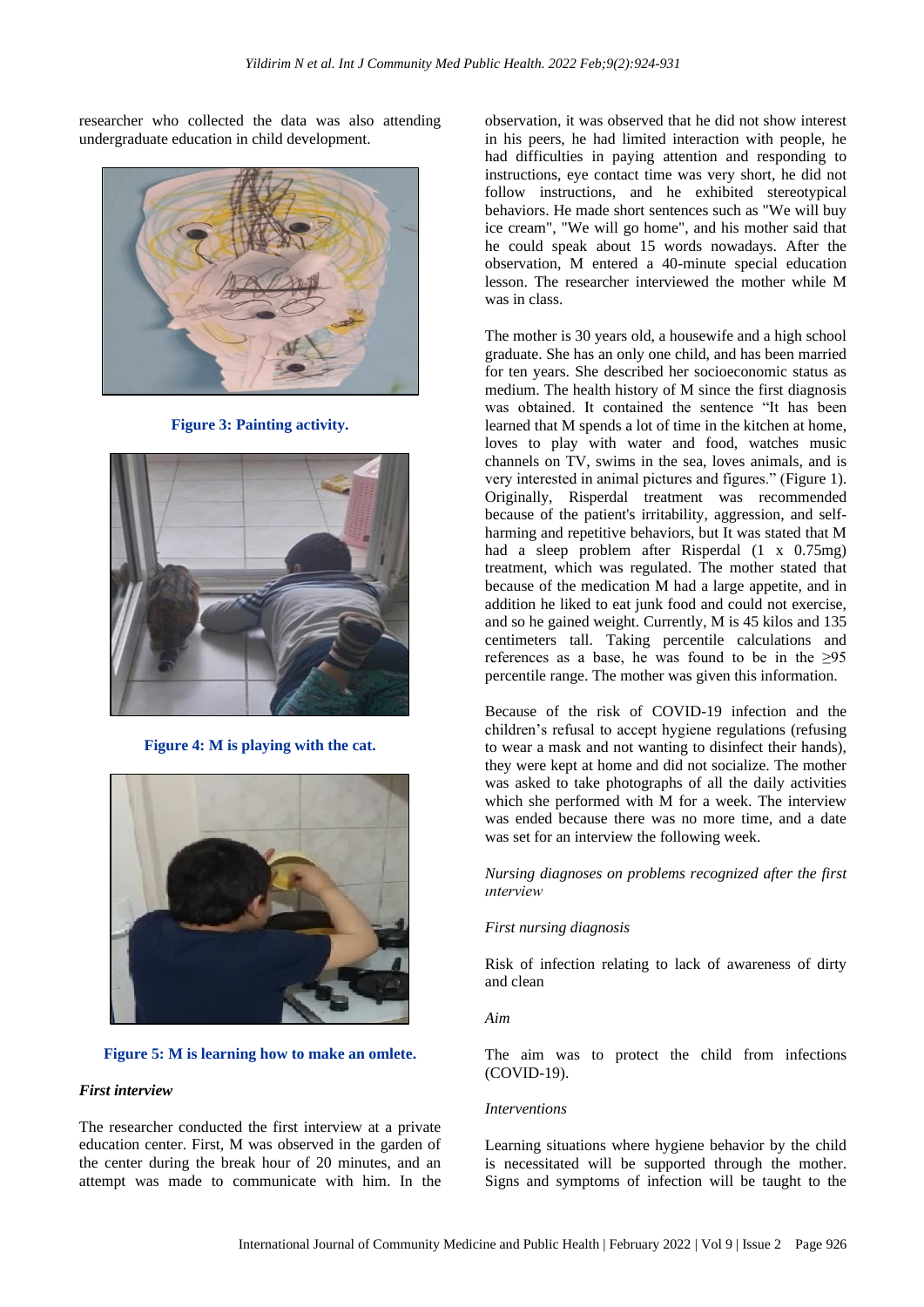mother. Visitors will not be accepted to the house. Nutrition will be ensured to support the immune system.<sup>19</sup>

## *Second nursing diagnosis*

The risk of excessive food intake in relation to an increase in appetite caused by the medication used.

*Aim*

The aim was to keep the child at a normal weight.

## *Interventions*

The child's nutrition habits and way of eating will be determined. Weekly weight monitoring will be conducted. The child's physical development will be monitored at regular intervals. Information will be given on nutrition of the child and family and on suitable eating habits. It will be ensured that the child takes more exercise. Cooperation on diet will be ensured between doctor and dietician.<sup>19</sup>

## *Second interview*

The second interview took place a week after the first. M was again observed 20 minutes before the interview with the mother. The nursing conclusions from the previous week's interview were discussed with the mother, and a short instruction was given on interventions planned regarding nutrition and the risk of infection. Questions were answered.

In the interview, it was learned how they had spent the week, and information was gathered on daily activities performed for M in house conditions in the pandemic. M's routine activities of daily life at home were as follows: M wakes up around 07:00, and his mother takes him to the toilet and helps him with toilet hygiene. His mother has tried to teach him to make his bed every morning, but M shows no interest. He can undress himself but he needs help in getting dressed. He has breakfast at 08:00, and when he has finished, at 09:00, he starts watching his tablet. After about an hour he starts to get bored, and he wants to go out. The house is a detached house with a garden and it is very close to the sea, and so M can easily go out in the pandemic and get fresh air. In the garden, he most likes to play with mud. He plays aimlessly with the mud (Figure 2). There is also a cat and some dogs in the house, and the family say they got the pets because M very much likes animals. From time to time, M wanders aimlessly around the house. In the afternoon he helps his mother cook, and expects to be praised for his skills. The mother says that she spends most of her energy during the day on M so that she gets very tired, and can only rest at night. It was stated that he spends time with his father after he gets home in the evening, and that he goes to bed at 22:00. The mother was asked to take a video of one of her daily activities with M over the week. Also, the researcher promised to provide

the mother with motivation by telephone on keeping to the nutrition plan.

*Nursing diagnoses on problems determined after the second interview*

## *First nursing diagnosis*

Deficiency in self-care with respect to difficulty dressing and toilet hygiene

## *Aim*

The aim was for the child to be able to meet his own selfcare needs.

## *Interventions*

High-level participation of the child in self-care activities, with the support of the mother. The child's participation in self-care activities will be assessed. Participation in self-care skills will be rewarded. The child will be encouraged and given opportunities.<sup>19</sup>

## *Second nursing diagnosis*

Aimless restless wandering in the house.

*Aim*

Recognizing the factors affecting aimless wandering behavior.

## *Interventions*

Factors reducing or increasing aimless wandering behavior will be assessed. The child will be directed to physical activity. Changes occurring during aimless wandering behavior will be observed and recorded by the mother. A secure environment will be ensured for the child (the topic of an autism-friendly house will be discussed).<sup>19</sup>

## *Third nursing diagnosis*

Deficiency in use of spare time, activity and fun activities.

## Aim

For the child to use his spare time meaningfully.

## *Interventions*

Spare-time activities that he used to do and like will be investigated. Every day, activities will be planned which make the child look to the future (drawing, developing passive language skills, games establishing eye contact.19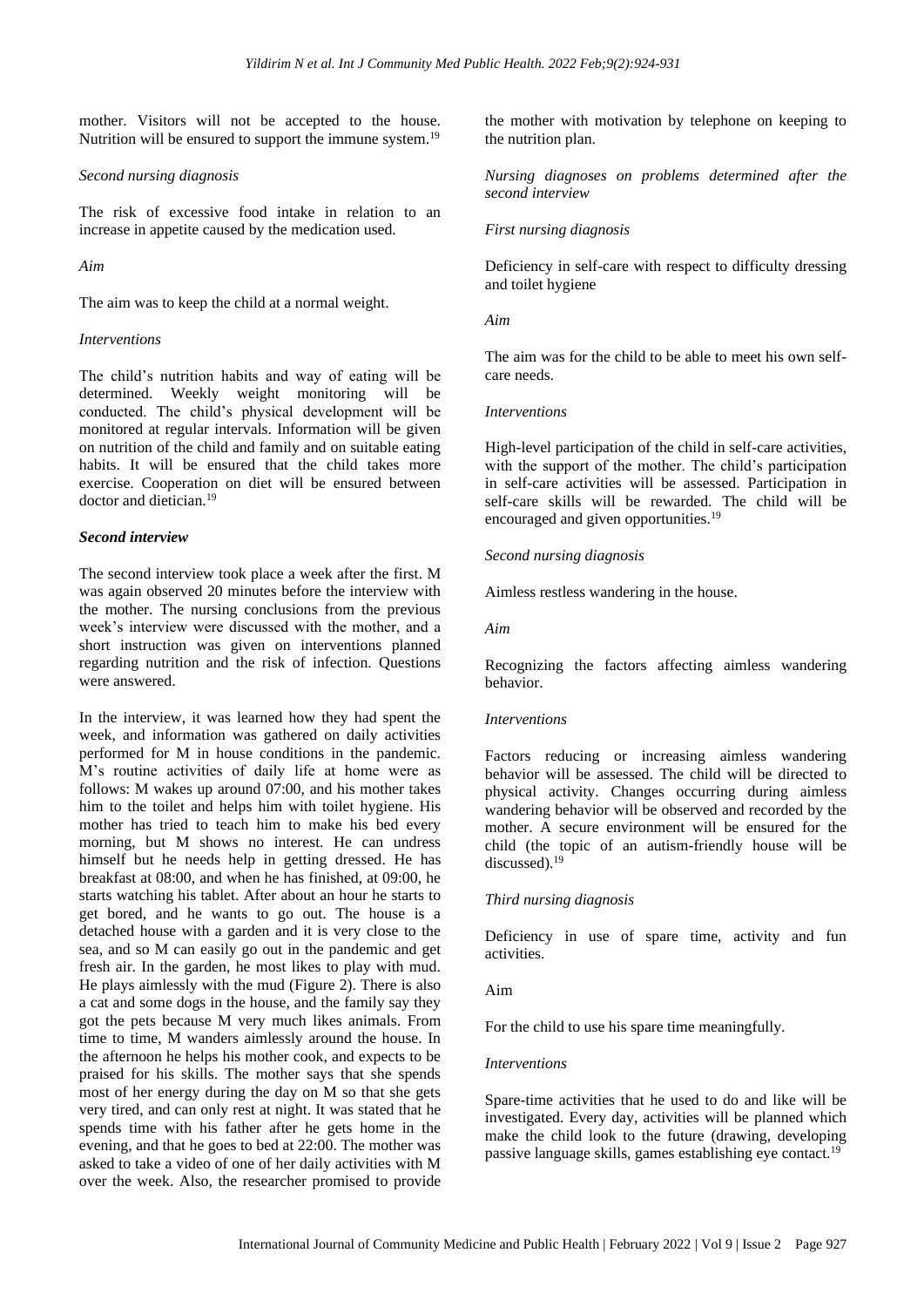## *Third ınterview*

The third interview was held a week after the second interview, also in the private education center. The aimless wandering and deficiency in amusement activities determined the previous week were discussed with the mother as nursing problems, brief instruction was given on planned interventions, and questions were answered. Internet sources which could be a guide were shared.

Discussion continued about the activity video about M which the mother had taken for the third interview. A video taken of the mother and M in the kitchen making food was watched with the mother. The mother's support of M in daily activities was given appreciation. The mother said that she was working so that when M was an adolescent he would be more independent and be able to fend for himself. She said that it was sometimes an advantage that M was in the house during the pandemic, particularly that she kept on making him practice his daily activities and self-care skills at home. Because there was no particular restriction on children going out, he was able to spend time outside, but she said he did not interact or socialize with other children.

*Nursing diagnoses on problems determined after the third interview*

#### *First nursing diagnosis*

Impairment of Social Interaction in relation to the pandemic and the child's deficiency in social skills.

#### *Aim*

Achieving an increase in the child's socialization.

## *Interventions*

Eye contact will be established with the child before giving instruction, and if necessary this will be repeated. The child will be supported in learning children's games and communication skills. Before the child is taken into a new environment, communication will first be established with one person, and after that the number of people will slowly be increased. After correct behavior, appropriate feedback will be given. Because of Covid-19 precautions, it will be recommended that he goes out in a protected way. It will be ensured that the family learns all of this, and that harsh criticism is avoided. 19

## *Fourth interview*

The fourth interview was held in the private education center a week after the third interview. The nursing problems determined in the previous weeks were discussed with the mother, and information was obtained on M's conformity. In particular, his eating of junk food was discussed, whether he was taking exercise such as walking, and how his drawing activities were going (Figure 3).

Later in the interview, the adequacy of M's education during the pandemic and the alternatives were discussed. With the opening of schools, M started the lower autism class. There were three other children in the class with the same diagnosis, and their accommodation process was continuing. The mother stated that she was very worried about how the new process would go, and that she felt uncertainty. She also said that the opportunity for private classes for families with an autistic child were very difficult financially, and that a 40-minute private lesson cost 150 TL. She added that the 12 hours of class given by the government was useful, but was not sufficient. She said that she had had classes on ABA (Applied Behavior Analysis) for autistic children. The mother does not have an internet connection or a computer at home, and so she cannot follow the distance learning programs supplied by the government. The interview was ended with the mother being given an appointment for one month later, and it was agreed that another interview would be held one month later. She was reminded that during this time communication would be continued by telephone and messages.

*Nursing diagnoses on problems determined after the fourth interview*

## *First nursing diagnosis*

Deficiency of knowledge connected with not knowing different education models in autism.

#### *Aim*

To provide the mother with knowledge of different education models.

#### *Interventions*

The mother's knowledge level of education models will be assessed. The mother will be encouraged to ask questions and these questions will be answered openly. Safe and effective communication will be established. Information will be given on suitable education methods and accessible sources (Education Information Net, Special Enjoyable Activities Calendar for Children etc.) The mother will be directed to people who are experts on the topic.<sup>19</sup>

## *Fifth interview*

A month after the fourth interview, there was an increase in COVİD-19 cases, and so the whole country was put into a partial lockdown, and interviews were conducted online and by telephone. In this way there was a chance to observe M at home. The question of whether or not the interventions planned for M had been carried out and the obstacles met in this regard were discussed. During the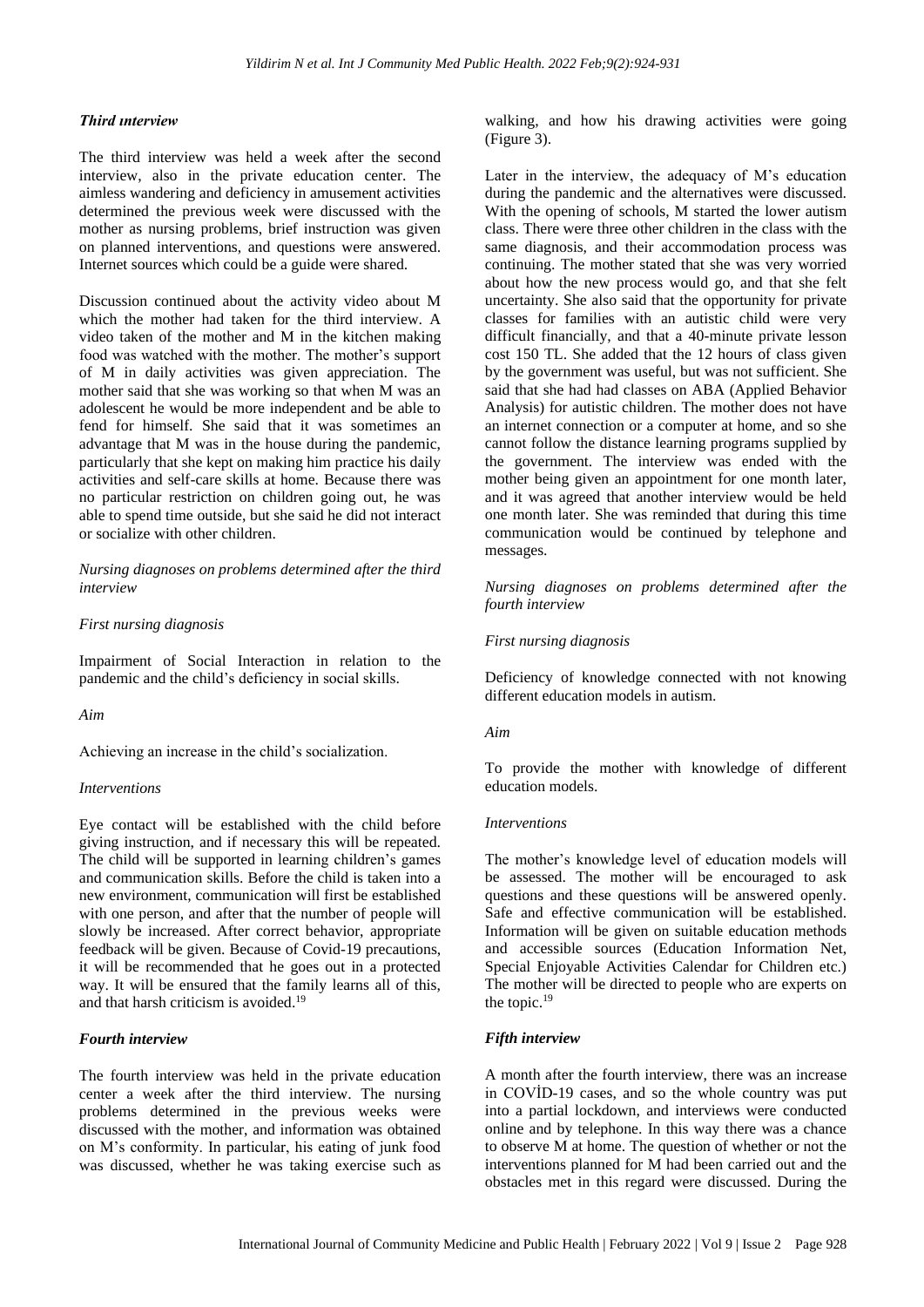interview, M wanted to eat, and in this way his nutrition plans were recalled, and it was asked whether he had gained weight. It was learned that he had gained 1kg in the past month. While he was eating, it was observed that M was eating more independently than previously, but his skill in using a fork and spoon still showed deficiencies. This was discussed with the mother, and she was asked for her support. Her questions were answered.

It was asked how his school education had progressed, and it was understood that uncertainties have reduced. M is attending school for four hours a day five days a week, and he goes for private education two days a week. He has started ABA education at home, and his self-care skills have been worked on. These positive developments have motivated the mother, and she was seen to be more dynamic.

## *Sixth interview*

The sixth interview was held two weeks after the fifth interview. Again, there was a chance to observe M by telephone camera in his home environment. It was observed that M was very happy spending time with his cat. In this interview, what was done in the previous interview was repeated. Together with the mother, a general evaluation was conducted of the state of M. The mother said that every day in the past month they had done drawing and other activities, and they had played in the garden. He had improved his self-care skills along with his education. They had done a very good thing in getting pets because M wanted to take part in their care. His time spent with his mother in the kitchen had increased, and he could even break eggs by himself; and they had gone out for walks (Figure 4, 5). The mother was told that giving responsibility for some housework duties would develop M. For example, he could be given responsibilities like tidying up his toys and putting them in the right place, putting his books in order, folding his clothes, watering the plants, and clearing the table after a meal. The mother's support was appreciated, and she was urged to continue. Her questions were answered. The interviews ended here, but it was stated that she could continue to contact us any time she wanted either by telephone or by message.

## **DISCUSSION**

The COVİD-19 pandemic has been very difficult for all communities. In particular for children with ASD, the pandemic-related restrictions may have disrupted their current state of health and life routines. During the pandemic, in our single-case presentation based on interviews with a child with ASD and has mother, deficiencies in information were determined concerning the risk of COVID-19 infection, overeating, deficiency in self-care, aimless wandering, deficiency in fun activities, breakdown of social communication, and education models.

In assessment for the risk of infection, it was seen that our case had difficulties with the routine measures against COVID-19 infection. He did not wear a mask, and used disinfectant with the help of his mother. It is reported in the literature that, similar to our case, new routines such as mask wearing, the use of hand disinfectants and staying at home in quarantine meet strong resistance by those with ASD.<sup>20</sup>

It was found that our case was overeating, and the mother was given information on not giving him junk food. In a study by Stankovic et al., it was found that a child with ASD was very picky about kinds of food in the pandemic, or insisted on eating the same kinds of food.<sup>21</sup>

Skills of daily life such as personal hygiene, preparing food or managing money are important for an independent life. Researchers have shown that many individuals with ASD display impairment of daily life skills in relation to cognitive skills.<sup>22</sup> In our presentation, the eight-year-old ASD case was seen to have inadequate daily life skills, and it was clear that he needed support. For this reason, it is necessary that the parents teach these skills to a child with ASD. The pandemic gave an opportunity to deal with a child individually. In this period, being able to independently carry out daily life activities, if only partially, reduces dependence on the parents.8<sup>23</sup>

It was found that our case wandered around the house aimlessly, and arrangements in the house were recommended. If children with ASD are supported for physical exercise in the pandemic, very positive results can be achieved and physical activity suited to the purpose can be performed. In a study by Esentürk, it was reported that in the pandemic, families experienced problems with including children with ASD in physical activities in the home environment. In the study, the families stated that they did not want to make their children do wrong actions, but that if they had enough information, they could encourage the children's physical activity.<sup>24</sup> In a study by Uzunçayır and İlhan, parents stated that they were not able to provide much of a suitable space for children to run off their energies in the quarantine period. Participating mothers stated that their children adapted more to physical activities, that they were open to learning, that their stress and anxiety levels fell, and that their problematic behaviors reduced.<sup>25</sup> Not adequately meeting the need for physical activity of children with ASD during this period could lead to physical and psychological problems.<sup>26</sup>

During this time, a disruption of socialization skills was observed in our case. When it is considered that in the pandemic individuals are obliged to change their manner of socialization, it was observed in that our case, a child with ASD continued at school and private education with the support of his parents, and developed and improved his communication despite the pandemic.<sup>27,28</sup> No experimental or mixed studies were found showing the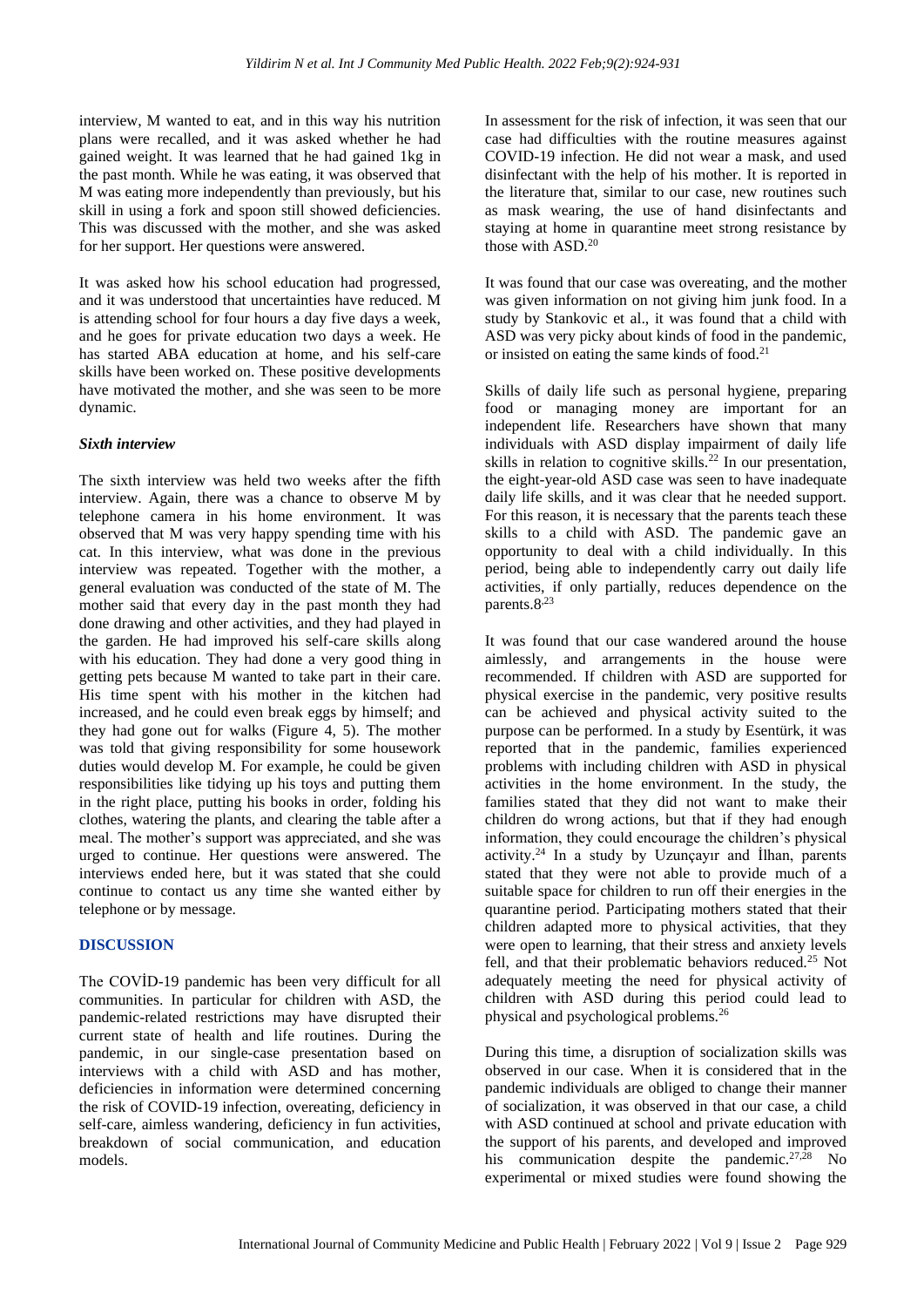effect of the pandemic on the socialization skills and fun activities of children with ASD.

Most of the time, children with ASD spend their free time, watching television or using a tablet for example, alone or with their mothers. They spend little time participating in conversations or carrying out activities with their peers. The way they spend their time is related to their age, gender, mental inadequacy, the severity of their syndrome and dysfunctional behaviors, the number of siblings, the mother's education, their legal status and the family's income.8,23 Parents stated that they had difficulty in supplying the necessary games or products and in working out new arrangements in order to get children with ASD to spend time with their siblings and to open up new areas of interest.<sup>29</sup> In our case, the mother's supportive and participatory attitude, the presence of one sibling, his age, the fact that the house had a garden, and the family's adequate income all had a positive effect on the development of the child with ASD.

## **CONCLUSION**

It was seen that as in our case of ASD, that it is of great importance for nurses to be involved in the development plans of children with multiple disabilities. During the pandemic, it has become very difficult to reach the families, primary care providers and children. In this way, public health nurses must make use of all opportunities, give nursing diagnoses, start suitable intervention and direction, and act as guides for the family. In this study, in which nursing care was conducted for an eight-yearold child, first of all the basic situational factors were evaluated. A determination was made of the child's inadequacies in such areas as conformity to hygiene rules, socialization, self-care skills, receipt of private education, and eating. Because the mother was providing primary care, the plan was advanced by talking to the mother. Support was obtained from family members to target the child's lack of independence. Advances were achieved in activities such as drawing and in some daily home skills, and the mother was supported in participating in education. It was found that during the pandemic staying at home developed relationships between family members, family members spent more time together, and the child with ASD was happier. It is thought that this case study report will provide ideas for public health nurses working in the field with children diagnosed with ASD in planning education and counselling programs.

*Funding: No funding sources Conflict of interest: None declared Ethical approval: Not required*

## **REFERENCES**

1. Shaw KA, Maenner MJ, Baio J. Early identification of autism spectrum disorder among children aged 4 years—Early Autism and Developmental Disabilities Monitoring Network, six sites, United States, 2016. MMWR Surveill Summ. 2020;69:SS-3.

- 2. Hyman SL, Levy SE, Myers SM. Identification, evaluation, and management of children with autism spectrum disorder. Pediatrics. 2020;145(1):121-40.
- 3. Lord C, Brugha TS, Charman T, Cusack J, Dumas G, Frazier T et al. Autism spectrum disorder. Nature Reviews Disease Primers. 2020;6(1):1-23.
- 4. Maenner MJ, Shaw KA, Baio J, Washingto A, Patrick M, DiRienzo M et al. Prevalence of Autism Spectrum Disorder Among Children Aged 8 Years—Autism and Developmental Disabilities Monitoring Network, 11 Sites, United States, 2016. MMWR Surveill. Summ. 2020;69:1-12.
- 5. ODFED. Autism in Turkey. Available at: http://www.odfed.org/otizm/. Accessed on February 2, 2021.
- 6. Yıldırım S, ve Bozak B. Covid-19 sürecinde çoklu yetersizliği olan çocukların ailelerine sunulan destekler: Bir durum çalışması. Yaşadıkça Eğitim. 2021;35(1):154-72.
- 7. Gorsky Sm. Self-Care Strategies Among Parents with a Child Diagnosed with Autism Spectrum Disorder. California State University - San Bernardino. 2014;1-47.
- 8. Jiu CK, Rungreangkulkij S. The life scenarios of family who have autistic child at home. J Health Technology Assessment Midwifery. 2019;2(1):1-9.
- 9. Suprajitno, Arisky F. The Family Role in Fulfilling the Activities of Daily Living (ADLs) among Children with Autism Spectrum Disorder. J Ners Dan Kebidanan. 2019;6(1):14-8.
- 10. Dinç B. Okul öncesi eğitimde aile katılım çalışmaları [Parent participation studies at preschool]. Pegem Yayıncılık, Ankara. 2017.
- 11. Brown SM, Doom JR, Lechuga-Peña S, Watamura SE, ve Koppels T. Stress and parenting during the global COVID-19 pandemic. Child Abuse & Neglect. 2020;110(2):1-14.
- 12. Bozkurt A, Jung I, Xiao J, Vladimirschi V, Schuwer R, Egorov G et al. A global outlook to the interruption of education due to COVID-19 pandemic: Navigating in a time of uncertainty and crisis. Asian Journal of Distance Education. 2020;15(1):1-126.
- 13. Fegert JM, Vitiello B, Plener PL, Clemens V. Challenges and burden of the Coronavirus 2019 (COVID-19) pandemic for child and adolescent mental health: a narrative review to highlight clinical and research needs in the acute phase and the long return to normality. Child Adolesc Psychiatry ment Health. 2020;14:20.
- 14. Guterres A. Protect our children. United Nations. Available at: https://www.un.org/en/un-coronavirus Accessed on 2 February, 2021.
- 15. UNESCO. Life in the Times of COVID. A Guide for Parents with Special needs. https://en.unesco.org/sites/default/files/final\_p arents\_guide\_covid\_19\_fn.pdf. Accessed on 2 February, 2021.